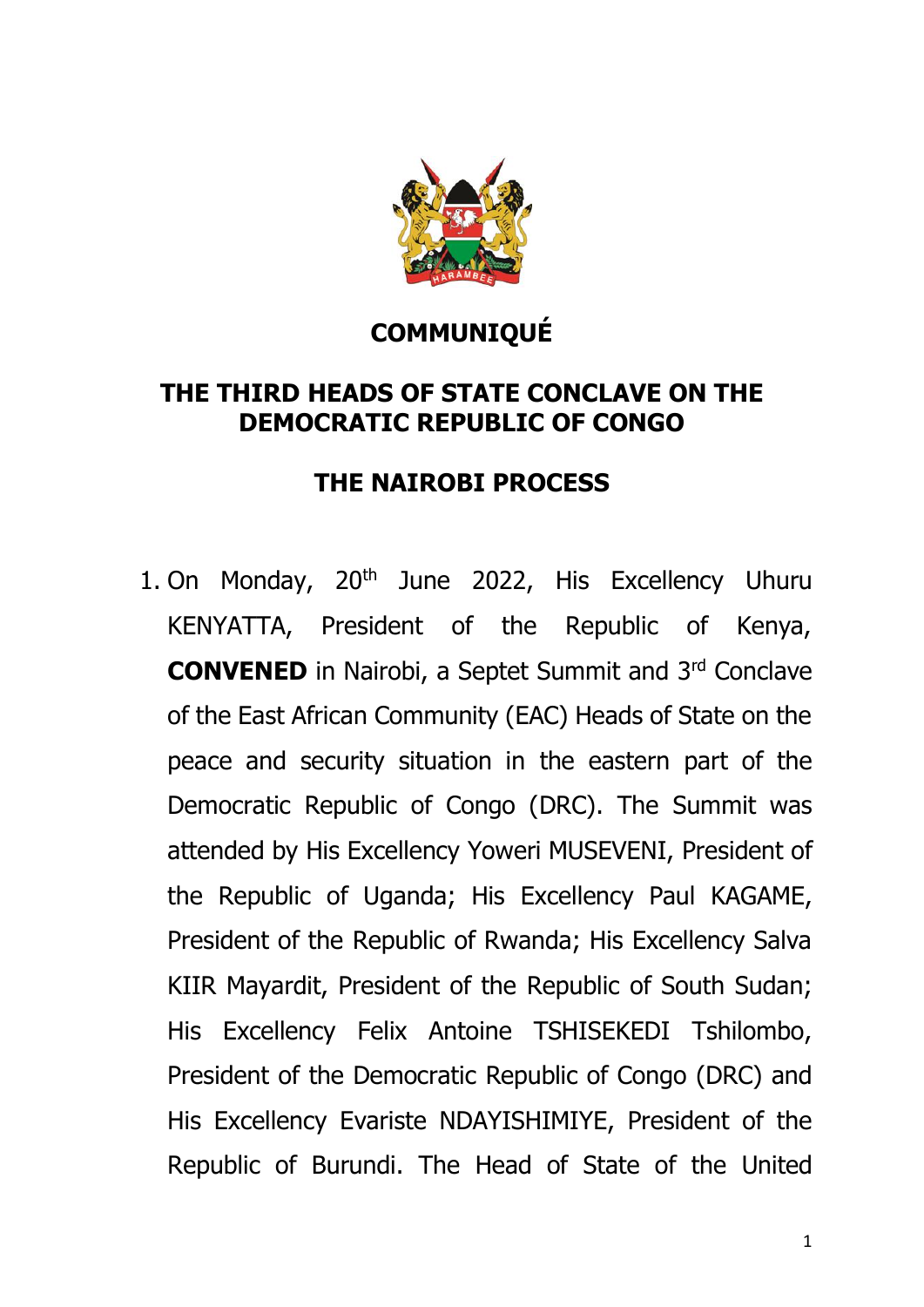Republic of Tanzania was represented by H.E. Amb. Dr. John Steven SIMBACHAWENE, High Commissioner of Tanzania to Kenya. The Heads of State **DELIBERATED** on the security situation in the eastern DRC and on measures to promote peace, stability and development in the eastern DRC and the greater east African region.

- 2. **COMMITTED** to contribute to reconciliation and lasting peace and **DETERMINED** to find a swift and lasting solution to the conflict in the Democratic Republic of Congo, particularly in the North and South Kivu as well as Ituri Provinces. They **APPRECIATED** the supremacy of the Constitution of the DRC and **COMMITTED** to maintain a unified and secure country, with coherence and credible institutions of central government exercising full territorial authority and recognizing that peaceful means are the best way to resolve conflicts.
- 3. The Conclave **COMMENCED** with a detailed brief on the military track. The brief was presented by the Chief of Defence Forces of Kenya, General Robert Kibochi, in his capacity as the Chairman of the Committee of East African Community Chiefs of Defence Forces. This followed a meeting of the Chiefs of Defence Forces on Sunday 19th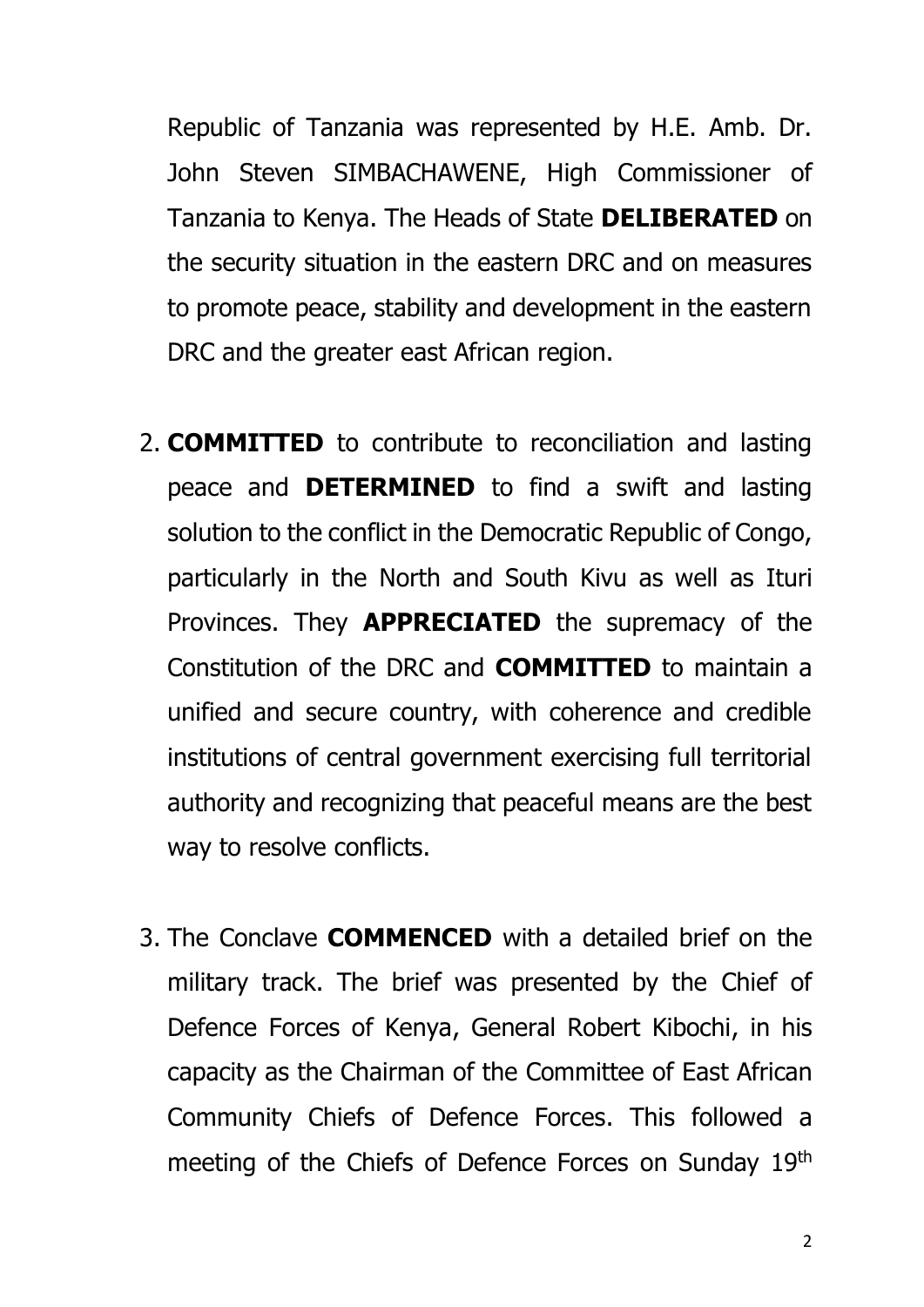June 2022 in Nairobi. In attendance were the Chiefs of Defence Forces of all the seven (7) countries of the EAC Partner States. The brief defined the problem, highlighted the threat analysis, Concept of Operations (CONOPs), Status of Forces Agreement (SOFA), Rules of Engagement (ROE) and other legal and technical regulations to facilitate the operationalization of the Regional Force and its various operational arms.

The Heads of State **ACCEPTED** and **ADOPTED** the CONOPs, SOFA and ROE as presented by the Chiefs of Defence Forces for immediate implementation. In doing so, the Heads of State **INSTRUCTED** that the Regional Force should in cooperation with the military and administrative forces of the DRC seek to stabilize and secure the peace an in the DRC. The Regional Force should also **COOPERATE** in implementation of the disarmament and demobilization process.

4. The Regional Force which will be constituted as an East African Community force under the EAC Protocol on Peace and Security and the EAC Treaty Article 124 on regional peace and security and Article 125 on cooperation in defence. The Regional Force **RECEIVED** its operational mandate and **DETAILED** its operational structure for the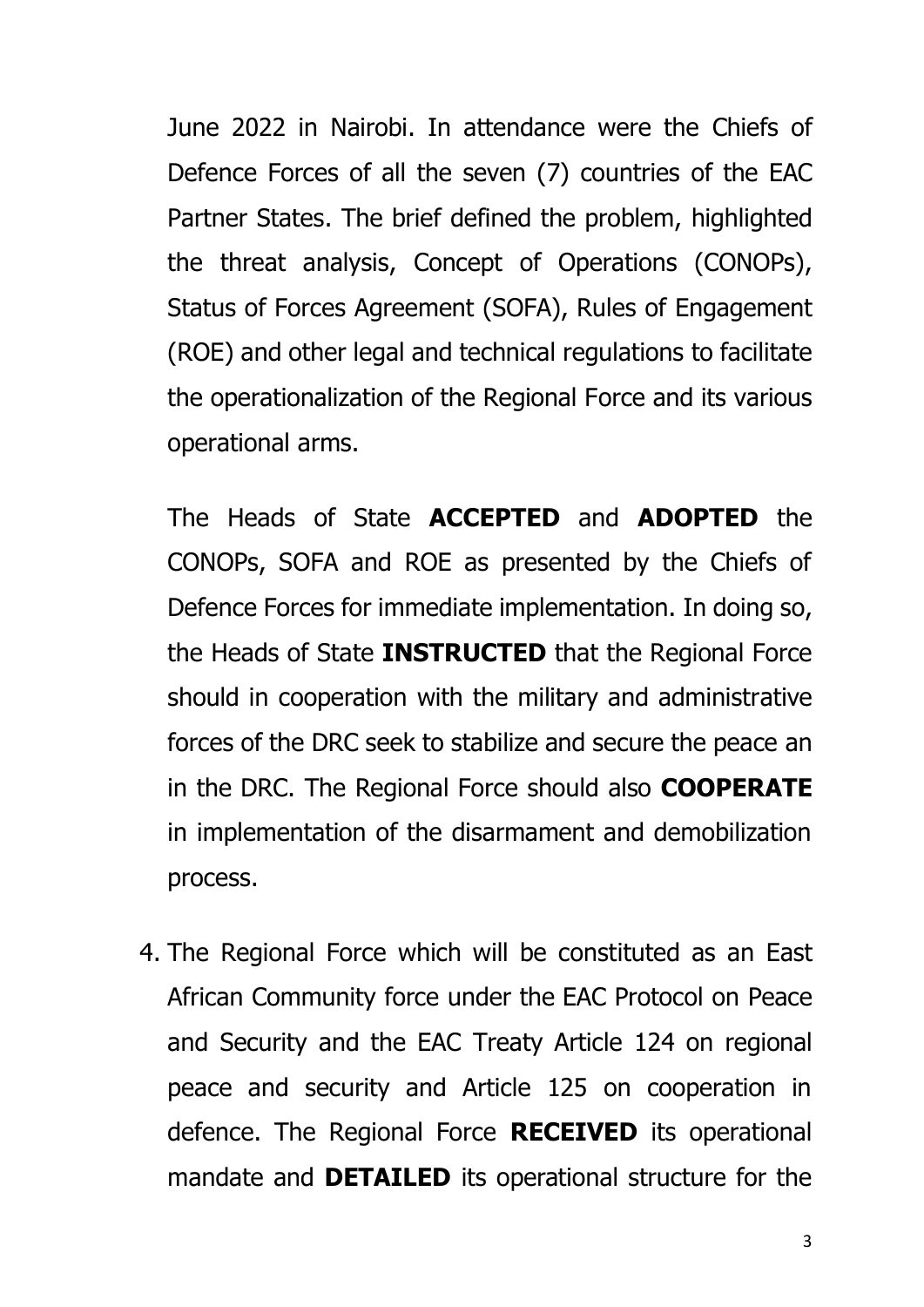Heads of State. In attendance at the brief was the Executive Secretary of the EAC.

- 5. The Conclave **RECEIVED** a WRITTEN brief on the political track of the Nairobi process which detailed actions and activities that have been undertaken since the last convening of the second Conclave including the convening of the consultations with various armed and rebel groups within the DRC as a follow up to the consultations undertaken by the DRC with the rebel groups in Nairobi.
- 6. The Heads of State **DIRECTED** that an immediate ceasefire should be enforced and cessation of hostilities should commence immediately, including withdrawal from recently taken positions. In doing so, the political process should be intensified by all parties in order to allow the citizens of the DRC feel safe and secure and be able to pick up and continue their respective social, cultural and economic activities.
- 7. The conclave **AGREED** and **REINFORCED** that trust and confidence-building, cessation of hostilities, unconditional ceasefire, participation in the political processes in the country, prioritization and participation in the country's development, citizenship, presence of foreign negative